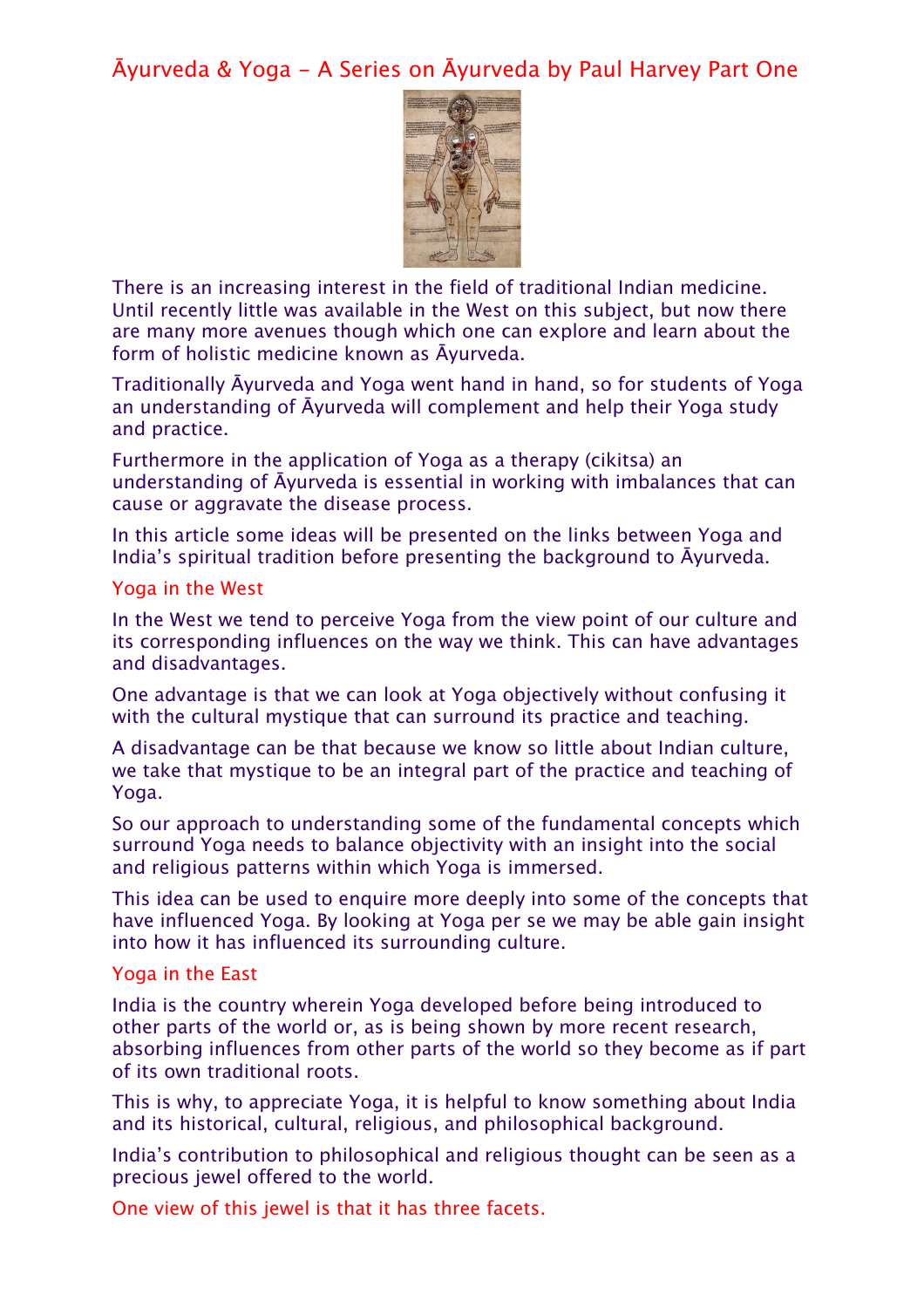1. The Veda – The relationship between the world, soul and god.

The first is the Veda, that great body of works concerned with sacred and religious ideals and their application within society and the life of the individual.

In other words, the Dharma of the individual. How to live within society and fulfil certain moral codes and obligations, at the same time pursuing spiritual aspirations that take one nearer to the absolute.

2. Yoga – The relationship between the Psyche (Citta) and Awareness (Cit)

The second facet of the jewel is Yoga. Yoga is a means by which we can keep the psyche (citta), and therefore ultimately the mind and body, free from those patterns which lead to dis-ease (Duhkha) and diffuse our psychic energies.

A clear mind capable of continuous attention is required to fulfil our Dharma. Yoga provides the tool by which we can reduce the confusion in the mind and attain an intensity with which we can develop insight (viveka) into the problems surrounding us. A mind beset with confusion is unable to focus and direct its energies towards the pursuit of deeper issues.

# 3. Āyurveda

The third facet to this view is that of Āyurveda. Āyurveda is a holistic system of medicine that is indigenous to and widely practised in India. The purpose of this article is to outline the background of Āyurveda. Subsequent articles will look in more detail at concepts that are seen as integral to both Āyurveda and Yoga.

# Āyurveda and Yoga

A study of the texts on Yoga practice emphasises the close link between the two disciplines.

Various texts talk about concepts which have evolved specifically within Āyurveda, suggest that the Yoga student of the time had an understanding of how the principles of Āyurveda were applied.

Certainly the great masters of the Yoga tradition understood Āyurveda and applied its teaching when working with the needs of the individual student.

We can see from references in texts like the Hatha Yoga Pradīpikā that the principles of Āyurveda were understood and applied in influencing the constitutional matrix of students.

Haṭha Yoga Pradīpikā C2 v50

# kapālaśodhanaṃ vātadoṣaghnaṃ kṛmidoṣahṛt |

In describing the benefits of the prāṇāyāma technique Sūrya Bedhana, we are told it cleanses the sinal cavities and influences imbalances of the vāta doṣa or the principle of air in the energetic aspect of the human system.

Haṭha Yoga Pradīpikā C2 v58

gulmaphlīhādikān rogān jvaraṃ pittaṃ kṣudhāṃ tṛṣām |

In describing the benefits of the prāṇāyāma technique Śītalī we are told it can help reduce swelling, overactivity of the spleen, fever and imbalances of the pitta dosa or the principle of fire in the energetic aspect of the human system.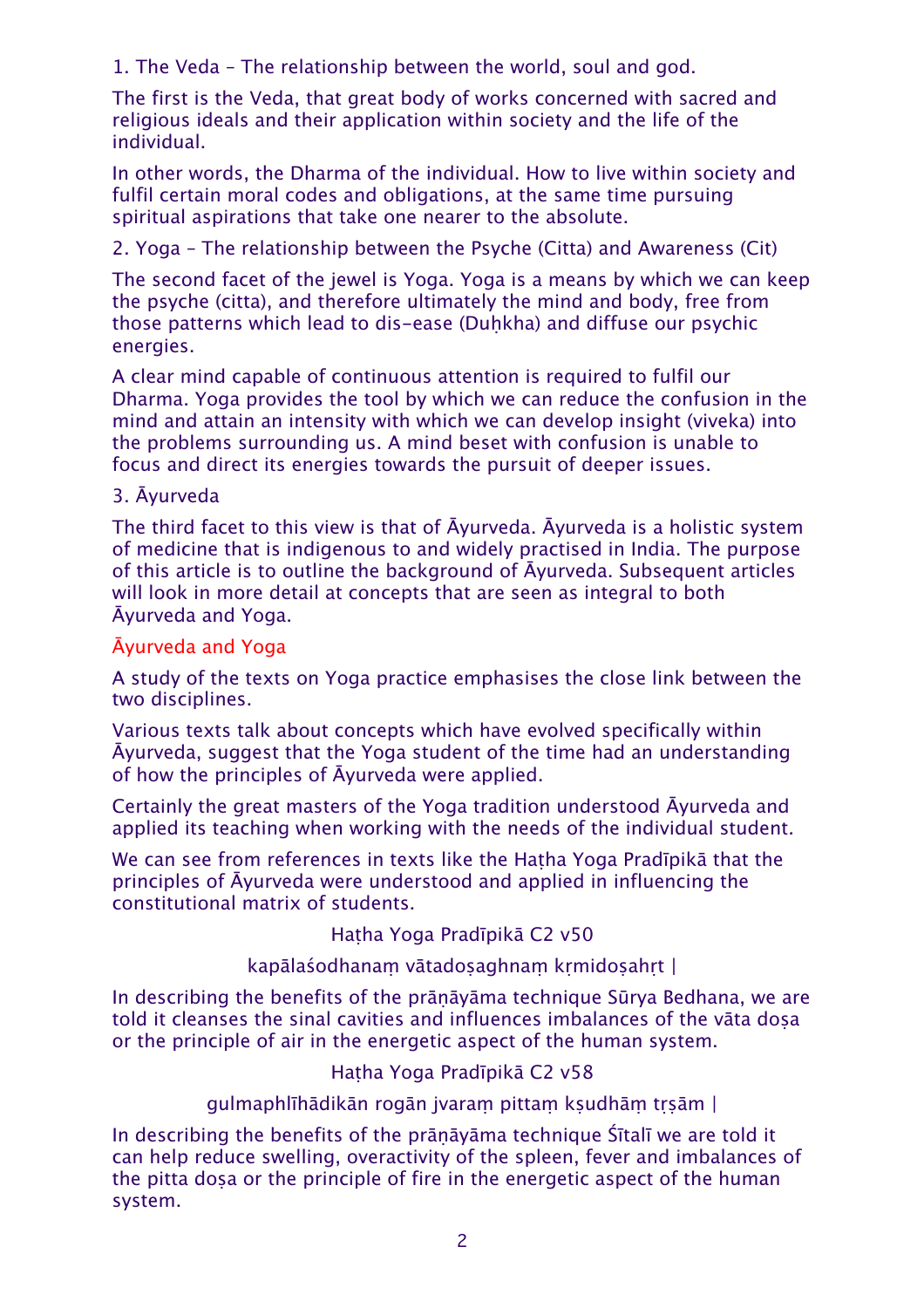## Haṭha Yoga Pradīpikā C2 v65

## vātapittaślesmaharam śarīrāgni vivardhanam |

In describing the benefits of the prāṇāyāma technique Bhastrika we are told that it reduces excesses in the tridosa, three principles of vāta, pitta and śleṣma (kapha) or the principles of air, fire, and water as well as increasing the gastric fire (agni) in the energetic aspect of the human system.

The use of concepts like Tridosa, or three Principles of Vāta, Pitta and Śleśma (Kapha) when referring to effects or purpose of techniques show clearly they were understood and applied when working with student's particular constitutional matrix.

The next article will explore these three primary energetic concepts in detail.

## Āyurveda and the Individual

According to Āyurveda everybody's constitutional matrix is unique in its balance of form and energy. This is the result of genetic and other environmental influences that leave us as individuals within a larger social group. This means that a person must be seen as an individual in terms of their body, finer energy, persona and psyche.

This insight is still being reflected in the teaching of great ācārya (spiritual teacher) such as T Krishnamacharya whose lineage extends back to his 9th century forebear Nathamuni.

Krishnamacharya's teaching showed great insight into all the three facets mentioned earlier, that of spirit, mind and body. Living a long life, having a body free from disease and a mind that remains clear and sharp were of prime importance in the awakening of spiritual experience.

# So what is Āyurveda?

Āyurveda is one of the world's oldest healing systems; it is said to have starting developing from as long as 3000 years ago in India. It may have been present before, but it was around this time that it was codified into the format by which we know it today.

Āyurveda was said to have evolved through the Ṛṣi or Seers of India. These Rsi came to the conclusion that we needed to relate better to the world. In order to do this we needed to be physically healthy, energetically sound and with clearer minds.

They explored the problem through deep reflection and from this enquiry Āyurveda evolved. The more they reflected the more they saw the innate connection between the plants, the animals, man, and the social and climatic environment. For example they observed that when an animal was ill it would find a certain type of plant to cure itself, and such ideas they related to the curing of human beings. Observations were continued over many, many years and were passed on through the teacher to the students. This format allowed for a development and refinement of the basic insight into what we see today as Āyurveda.

Āyurveda is a Sanskrit word which means the science of life or the knowledge of life. This is the goal of Āyurveda – how to prolong the quality of your health and thus improve the quality of your life. So to move into Āyurveda one moves into the idea of how to become healthy, how to retain the intention of being healthy and pass this on to others.